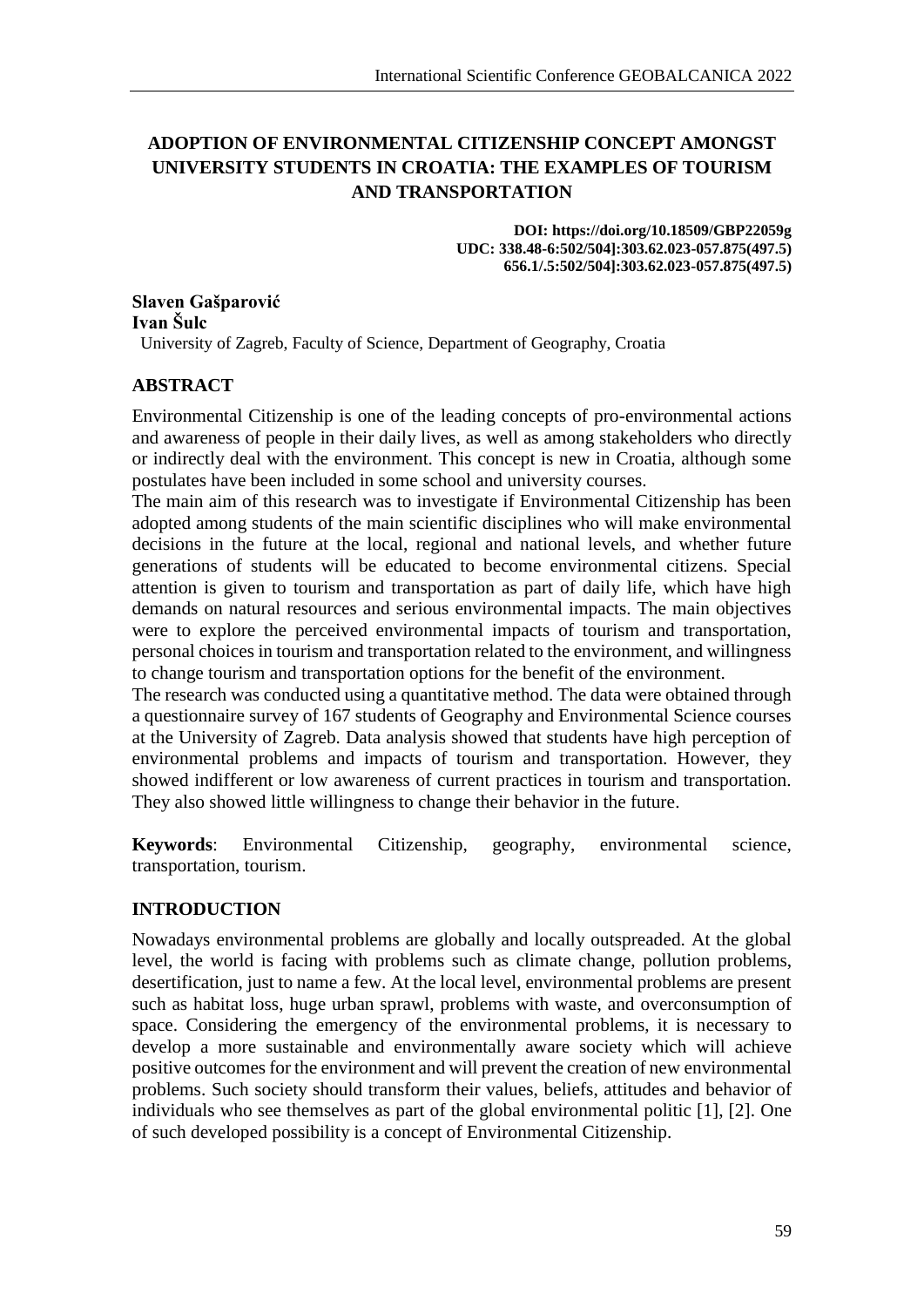According to [2] "Environmental Citizenship is defined as the responsible proenvironmental behavior of citizens who act and participate in society as agents of change in the private and public sphere on a local, national and global scale, through individual and collective actions in the direction of solving contemporary environmental problems, preventing the creation of new environmental problems, achieving sustainability and developing a healthy relationship with nature. Environmental Citizenship includes the practice of environmental rights and duties, as well as the identification of the underlying structural causes of environmental degradation and environmental problems and the development of the willingness and the competences for critical and active engagement and civic participation to address those structural causes and to act individually and collectively within democratic means, taking into account inter- and intra-generational justice." It is obvious that Environmental Citizenship is related to pro-environmental public and private behavior of citizens driven by a belief in fairness of the distribution of environmental goods, in active participation and in the co-creation of sustainability policy [3], [4]. Environmental Citizenship is an important element in transition to sustainability where different citizenry is needed to achieve positive outcomes for the environment by way of personal lifestyle changes and/or citizen participation in environmental decisionmaking which will result in environmentally friendly actions [5], [6]. Educating individuals and communities to become Environmental Citizens is one of the challenges of our time if we want to achieve sustainable growth and preserve our natural environments [7].

Tourism and transportation are activities with markedly and visible impact on space. They have high demand for natural resources and severe environmental impacts. Although transportation could be considered as one of the fundamental life functions which connects people and areas, the impact of transportation on the environment is significant. Amongst many other impacts, transportation is one of the most abundant energy and petroleum consumers and the fastest-growing contributor to air pollution through carbon dioxide emissions, thus becoming a significant contributor to global warming [8], [9]. On the other hand, although tourism could be considered as a "clean" human activity, environmental degradation in tourism regions soon threatened tourism itself by damaging the main attraction basis [9]. Excessive growth in tourism, encouraged by its economic benefits for hosts, particularly in mass forms of tourism, very often causes high pressure on destination areas and negative impacts both on local communities and guests, within a phenomenon commonly known as overtourism [10]. The extent of tourism impacts in those areas exceeded its negative environmental impacts and becomes a social problem as well, which can be resolved only by quality tourism planning and change in behavior, attitudes and actions of both hosts and guests [11].

Youth are growing up and living in a world of prominent environmental problems resulting from the declining state of the environment, which is intensifying economic and social problems [12]. These environmental issues are interrelated and interdependent and overarch the natural and social realms [13]. Youth should be considered as key agents of Environmental Citizenship and future environmental restoration.

In line with all mentioned above, the object of this paper is a research of tourism and transportation choices within interrelated context and their perceived environmental impact based on faculty students. The main aims of the paper are to investigate: a) perceived environmental impacts of tourism and transportation, b) level of environmental awareness relevant to tourism and transportation, c) personal choices in tourism and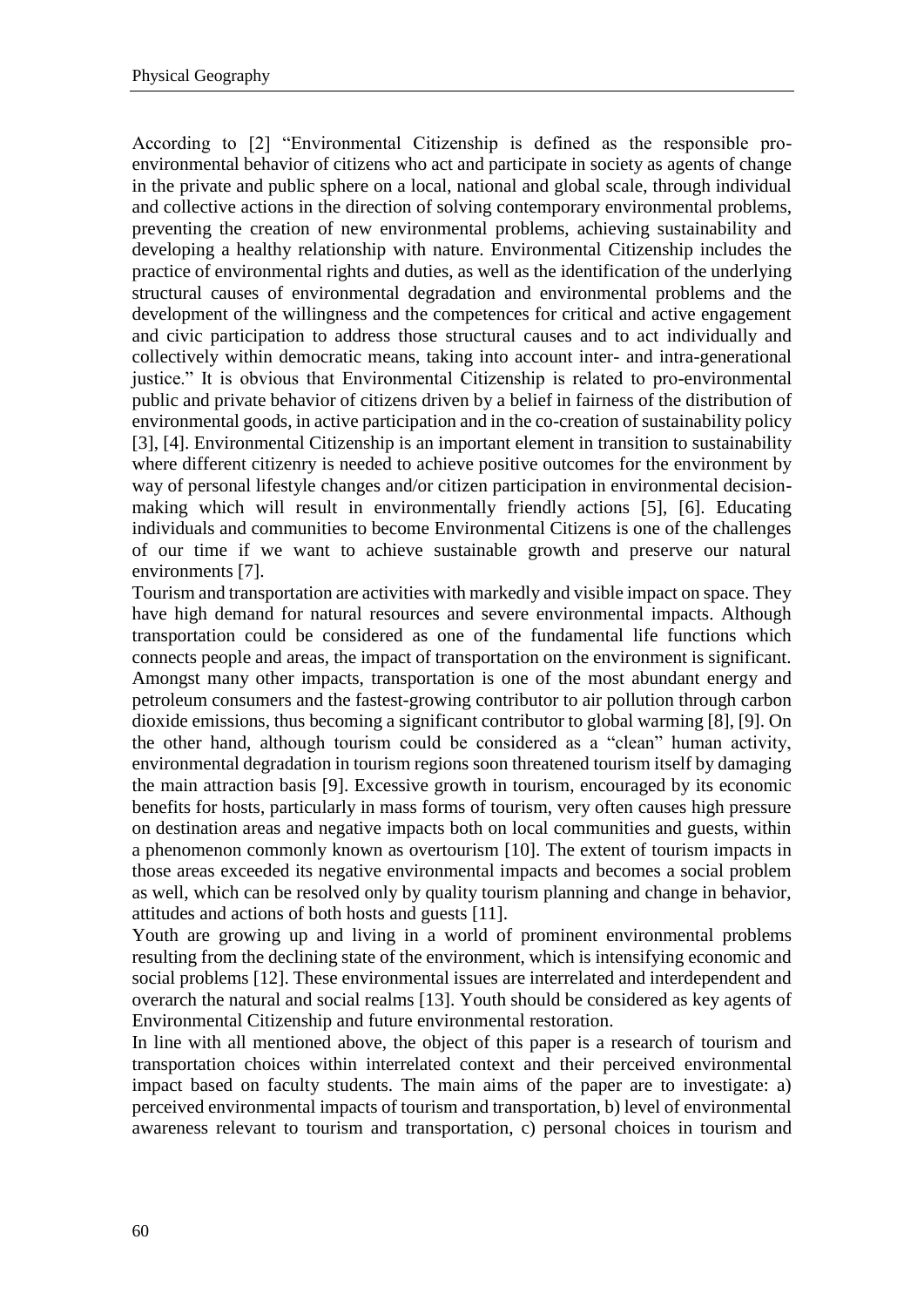transportation related to environment, d) willingness to change tourism and transportation options for the benefit of the environment.

# **RESEARCH METHODS**

The results of this research were obtained using a questionnaire survey on environmental awareness and Environmental Citizenship in tourism and transport. The survey targeted students of geography and environmental science, as future educators in school and stakeholders in the field of spatial planning, economic development and environmental protection. Therefore, the survey included occasional sample 167 students of the University of Zagreb, Faculty of Science, Department of Geography, representing 30% of all students of studies related to geography and environmental science at the Faculty. The survey was performed online in October 2019 using the web service Survey Monkey. To achieve reliability of the questionnaire and measurability of the scale, during the preparation of the research various references were consulted. Environmental awareness among students coming from the United States to Australia and New Zealand for fieldwork and experimental learning were examined by [14]. Complex research on environmental behavior at three educational faculties in Israel were performed by [15] where they emphasized the role of teachers in environmental education and sustainable development and defined environmental literacy approach. Research on online education about environment and environmental behavior and awareness were performed by [16]. Topic about recycling and waste were examined by [17], while the relationship between knowledge about environment, environmental behavior, values and actions were investigated by [18].

The questionnaire consisted of mostly forced-choice using multiple-choice answers and statements with the Likert scale, and only few were open-ended. Questions were divided into four sections: (1) sociodemographic information on respondents, (2) environmental knowledge and awareness, (3) environmental awareness in tourism and (4) environmental awareness in transportation. This paper included results of analysis of all sections, in order to get an insight into environmental awareness and behaviour when travelling.

For the purposes of this paper, responses were analysed using the descriptive statistics method in MS Excel. Multiple-choice responses were presented as proportions, while Likert scale questions were analysed as average grades of coded answers and, when necessary, as shares of different categories in the whole sample. Responses in open-ended questions were presented as proportions of the total number of responses or, were included in the original extent to explain respondents' statements. In open-ended questions in which respondents gave more than one answer (e.g. impacts of travelling); all listed responses were included into analysis.

# **SOCIODEMOGRAPHIC CHARACTERISTICS OF RESPONDENTS**

The sample of 167 respondents that participated in research consisted of 55.7% female and 44.3% male students. As the sample specifically targeted students, the research included persons in age 18-42, out of which 93.4% were aged 18-24, 6.0% were aged 25- 29, while only one person was above 30. Average age of respondents was 21.5 and median age 22 years. The sample reflects the general structure of students by enrolled courses at the Department of Geography. During the research, 67.1% of participants studied the research course in Geography, 3.6% studied teaching course of Geography and History, 11.0% were in the graduate teaching course of Geography and 18.2% studied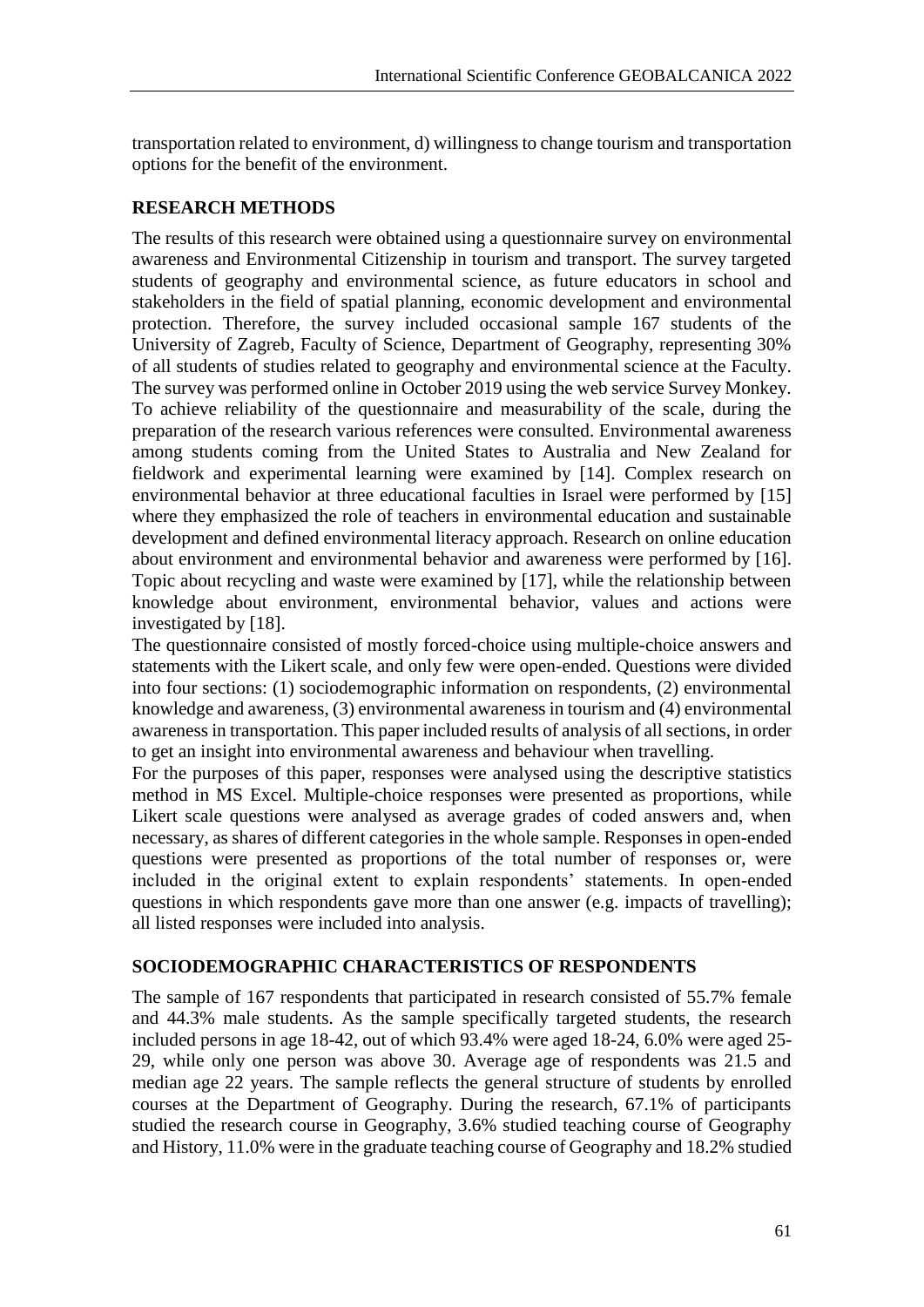Environmental Science. 17.4% were studied first year, 24.0% studied second, 11.4% studied third, 25.8% studied fourth (or first graduate year) and 21.6% were studied fifth year (or second graduate).

In order to investigate if the area of living had an impact on environmental awareness, respondents were asked to list the place in which they had spent their childhood and the place of living during the study. As it was expected, 96.4% respondents were from Croatia and only 3.0% came from abroad (4 from Bosnia and Herzegovina and 1 from Germany), while 1 did not specify. Out of the total number of respondents from Croatia, 28.6% have always lived in Zagreb, only Croatian city with more than 200,000 inhabitants; 3.1% came from cities with a population 100,000 – 200,000 (Split and Rijeka); 19.3% from mid-size Croatian cities (20,000 – 100,000), while 23.0% came from small towns with a population under 20,000 and 26.1% from rural areas. With 73.9% from urban or urbanized areas, the sample of respondents was above the Croatian degree of urbanization (57% in 2019) [19]. Observed by the regional structure, two-thirds (66.5%) came from the most populated Central Croatia or Zagreb Macro Region, 14.9% were from East Croatia, 8.1% from the Northern Croatian Littoral, 9.9% from Dalmatia, while only 1 person was from the Dinaric Croatia. Lower share of respondents from the Littoral Croatia reflects the general structure of students at the Department of Geography, as these regions gravitate to studies of geography at the University of Zadar. However, due to everyday tasks related to studying, most students that had resided in areas outside a 1-1.5 hours travelling to the university have moved to Zagreb and got used to living in a city. Therefore, 84.4% stays in Zagreb most of the week, 11.4% resides in the Zagreb Urban Agglomeration, and only 4.2% remained outside, mostly within 2 hours drive from the centre of Zagreb.

As environmental awareness is adopted in great part at home and from parents through earlier education, respondents gave information about the level of education of their parents, in order to determine if it had an impact on respondents' attitudes and behaviour towards the environment. Out of all acquired information, 3.9% of respondents' parents had only elementary school, 57.1% had high school, 26.9% university education (pregraduate and graduate), and 12.1% a postgraduate study. With 39.0% with a university diploma, it turned out to be above the Croatian average.

# **ENVIRONMENTAL AWARENESS**

The first part of the analysis focuses on the environmental awareness of the respondents. They had to assess how they perceive it, indicate where they acquired it, express their attitude towards the environment and climate change, and name the most important environmental problems. In the first two questions of this section, respondents had to rate the extent to which they consider themselves to be environmentally aware individuals and environmental citizens using a Likert scale of 1-5 (Fig. 1). They then had to choose the statement that best described them. Based on this statement, the respondents were placed in one of the categories according to [20] (Tab. 1).

A large majority (84%) believe they are environmentally aware individuals with an average grade of 3.9. Self-perception as environmental citizens was slightly lower, but still high, with an average of 3.7 and 69% positive responses. The discrepancy between these responses can be explained by the stricter definition of environmental citizenship, which includes actions for the environment, and the fact that many respondents may not have been familiar with the concept of environmental citizenship.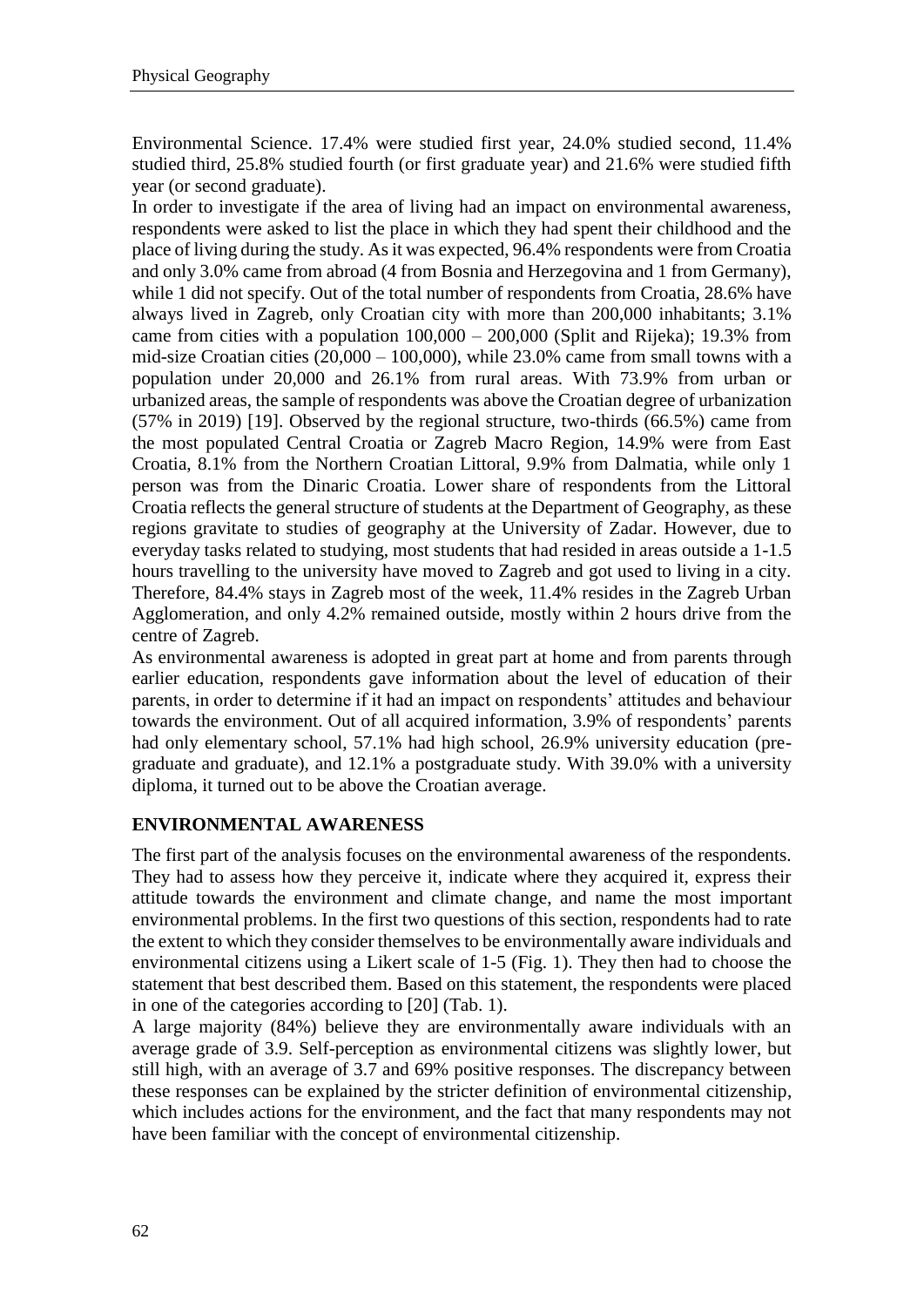

**Figure 1**. Perception of respondents as environmentally aware persons and environmental citizens

In reality, only one third of respondents are willing to do more for the environment. According to the classification of [20] these are wastage focused (32.9%) and green activists (1.9%) (Tab. 1). The other two-thirds admit that they do not do as much for the environment as they could  $-40.7\%$  of respondents think they give their current maximum for the environment because they are constrained by other factors (*long-term restricted and currently constrained), 16.1% do not do more because they think they cannot change much (basic contributors), while 7.1% are satisfied with their lifestyle and do not plan to change it for the benefit of the environment (consumers with conscience*). Despite the low percentage of the disinterested (1.6%), this shows that even among geography and environmental science students there are still people who are not at all aware (or ignorant) of environmental problems.

| <b>CATEGORIES</b>        | STATEMENT (DESCRIPTION)                                                                                                  | <b>SHARE</b><br>(% ) |
|--------------------------|--------------------------------------------------------------------------------------------------------------------------|----------------------|
| Disinterested            | I don't do anything for the environment and I don't see a reason<br>to start.                                            | 1.3                  |
| Basic contributor        | I do my small bit for the environment but I think people like<br>me can't change a lot.                                  | 16.1                 |
| Long-term restricted     | I do my bit for the environment but I can't do more because<br>there are so many things I have to think about.           | 20.0                 |
| Currently constrained    | I do as much as I can for the environment and I will do more<br>as soon as I have more time and money.                   | 20.7                 |
| Consumer with conscience | I do as much as I can for the environment but I don't plan to<br>make great changes in my lifestyle for the environment. | 7.1                  |
| Wastage focused          | I do as much as I can to use resources carefully because I don't<br>like waste.                                          | 32.9                 |
| Green activist           | I do everything I can for the environment, even if it means I<br>have to expose myself.                                  | 1.9                  |

**Table 1**. Environmental segments of the respondents according to their attitudes towards the environmen

Note: categories and statements used the methodology of [20]

The discrepancy between the self-perception of environmental awareness and citizenship and the types analysed shows that there is a lack of knowledge on environmental citizenship, that environmental awareness is not sufficiently translated into action, and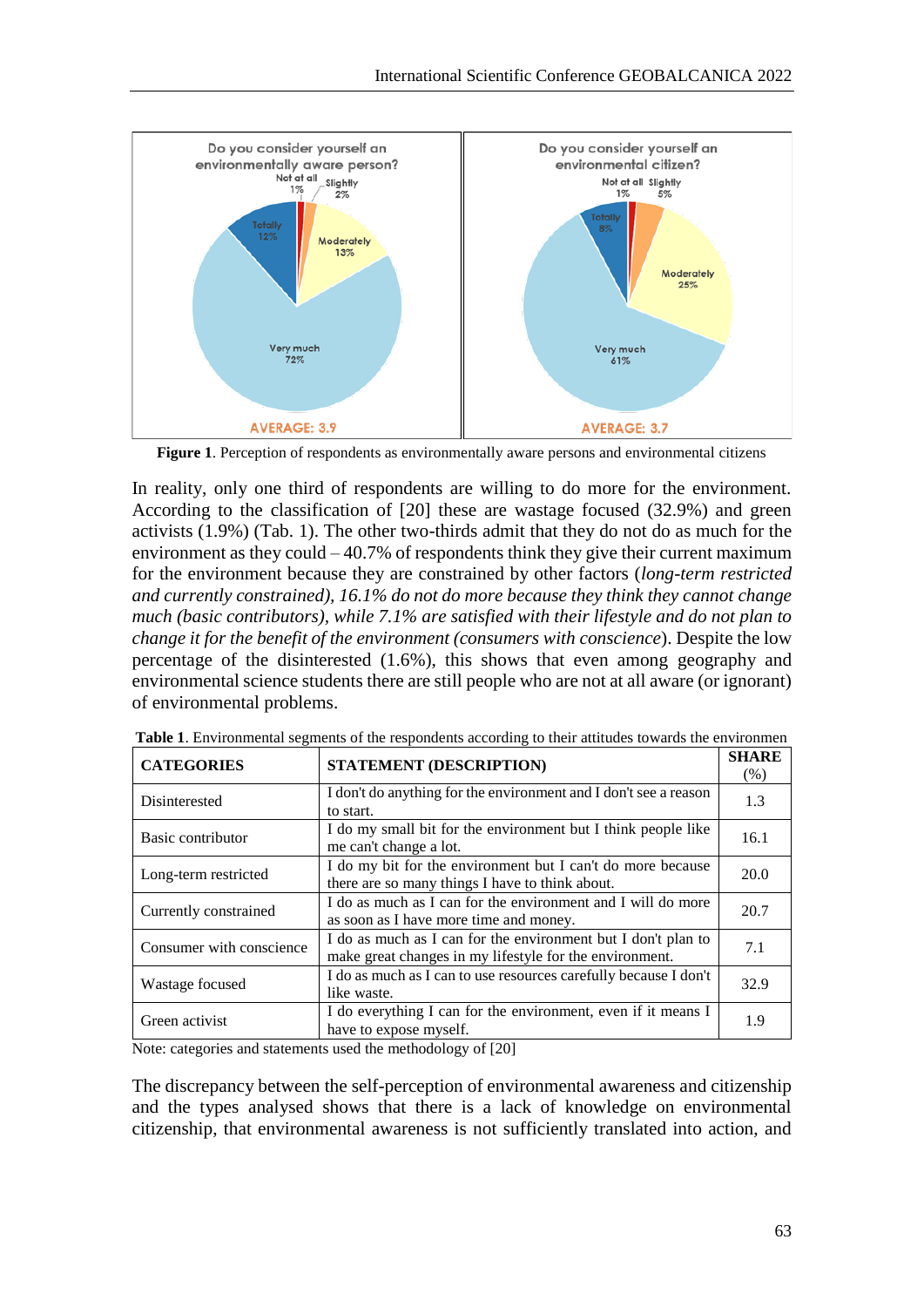that respondents overestimate themselves (they think they are better than they actually act).

Family and social background are still more important in raising environmental awareness (50%) than education (34%) (Fig. 2). One third of the respondents believe that they acquired their environmental awareness at home and 17% in the community where they grew up. The lower share of education shows that there is a real need for formal Education for Environmental Citizenship or at least some kind of environmental education in primary and/or secondary education. Schools in Croatia currently offer only one cross-curricular theme of sustainable development, which is taught in geography, biology and many other subjects. However, as this is a relatively new curriculum in Croatia, it remains to be seen how it will affect the generations currently in the education system.



**Figure 2**. Background of environmental awareness of students

To explore perceptions of environmental issues, respondents were asked to list the environmental issue they found most important (Tab. 2). As some respondents gave multiple answers, all answers were included in the analysis and presented as proportions in total. The analysis showed that the three most important environmental problems are waste (44.1% of all responses), pollution (of air, water and in general) (23.5%) and emission of greenhouse gases and climate change (17.6%). Within the general waste problem, 13.0% of the responses mentioned plastic as the most important environmental problem, while other responses included large amounts of waste, improper waste disposal, throwing waste into the oceans, etc. All other environmental problems are perceived as less serious than those mentioned above - deforestation (5.9%), water use (1.8%) and loss of habitat and biodiversity (1.8%). It must be emphasized that respondents were able to choose up more options, so the number of the responses exceeds 167.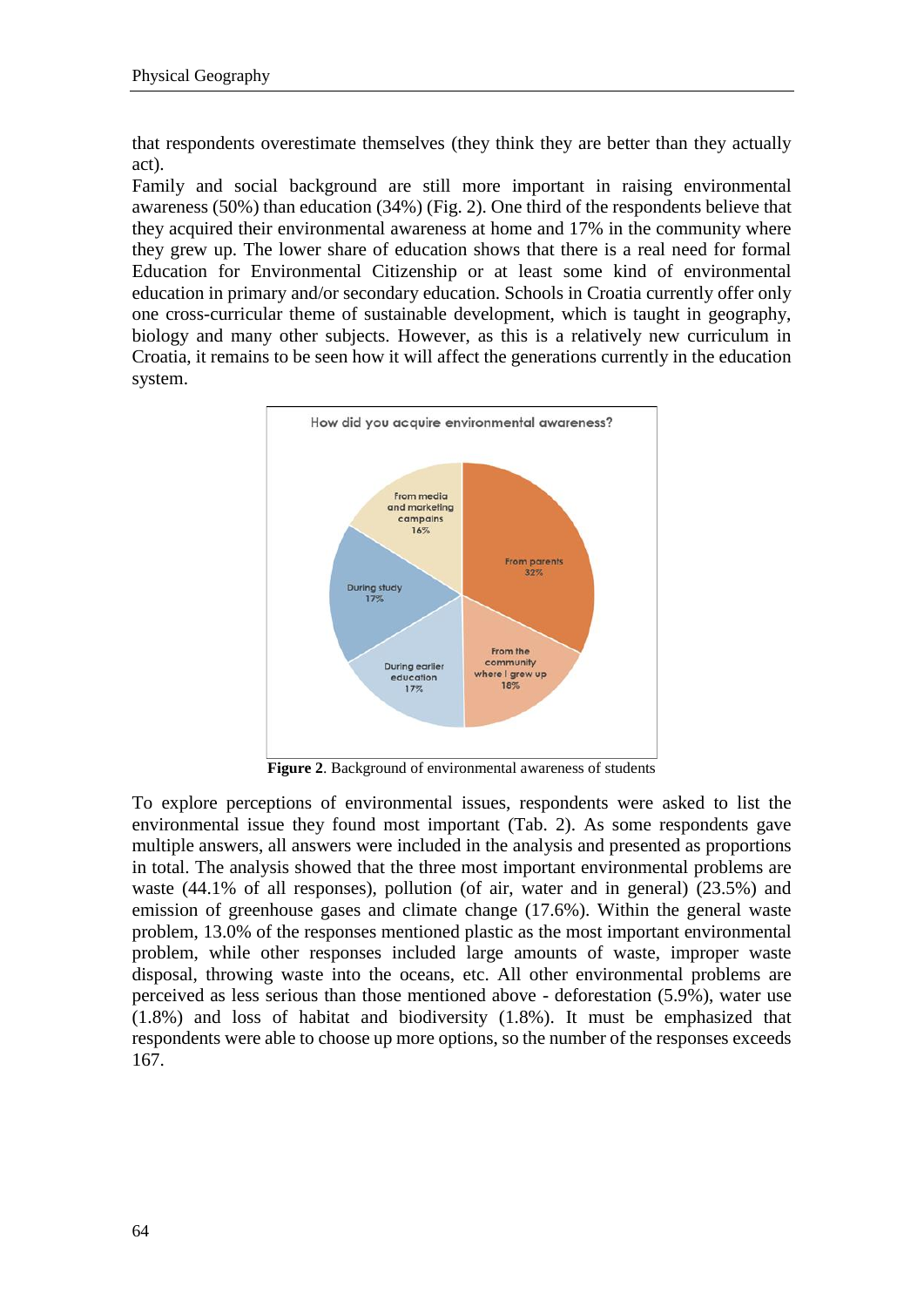| <b>ISSUE</b>                      | <b>NUMBER OF</b><br><b>RESPONSES</b> | <b>SHARE</b><br>$(\%)$ |
|-----------------------------------|--------------------------------------|------------------------|
| Waste                             | 75                                   | 44.1                   |
| Pollution                         | 40                                   | 23.5                   |
| GHG emission and climate change   | 30                                   | 17.6                   |
| Unsustainable energy sources      |                                      | 2.4                    |
| Water use                         |                                      | 1.8                    |
| Deforestation                     | 10                                   | 5.9                    |
| Loss of habitats and biodiversity |                                      | 1.8                    |
| Other                             |                                      | 2.9                    |
| <b>Total</b>                      | 170                                  | 100.0                  |

**Table 2**. The most important environmental issues according to respondents' responses

Perceptions of greenhouse gases and climate change were additionally examined in a forced-choice question in which respondents had to choose what they thought caused this problem. A large majority (85.8%) consider climate change to be the result of a combination of natural forces (part of the cyclical climate change in nature) and human activities (increase in greenhouse gases); 11.6% see it solely as a function of human activities, while only 2.6% think it is determined only by natural forces. These results were to be expected as the survey included a sample of well-informed people who were taught about climate as part of their university studies.

# **TRAVELLING HABITS**

This chapter analyses the respondents' travel habits, the number of trips they made in the 12 months preceding the survey, the destination and the type of trip. As the survey took place before the outbreak of the COVID-19 pandemic, the results represent pre-pandemic travel habits and attitudes.

The results show a fairly high level of student mobility; 71.4% made three or more trips in the year prior to the survey, while 35.7% made five or more trips (Fig. 3).



**Figure 3**. Number of tourist trips of respondents in recent 12 months (prior to the survey)

The higher mobility of students compared to the national average is partly related to their young age (and fewer constraints due to family commitments) and, above all, to their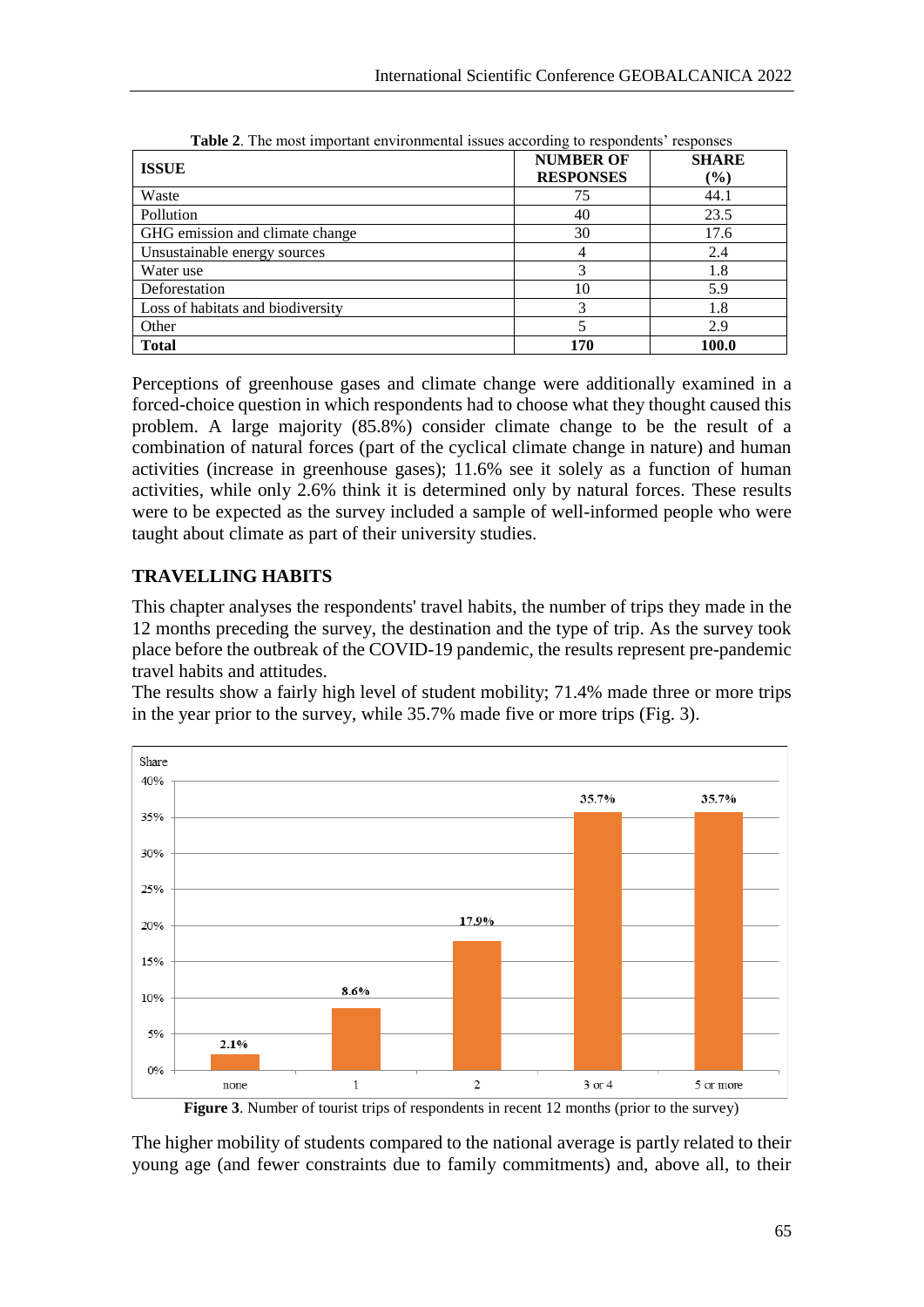great interest in travelling to visit the Earth's natural and cultural resources, which is particularly evident in their choice of courses (geography and environmental sciences). Only three of the respondents did not travel at all.

However, most of the trips were short trips, which is largely related to the limited travel budget of the respondents (students), which is also reflected in the means of travel. More than 72.1% of respondents travelled within Croatia, 25.0% travelled to neighbouring countries (Bosnia and Herzegovina, Italy, Hungary, Montenegro, Serbia, Slovenia) and 35.7% travelled to other European countries. Only three respondents travelled to countries outside Europe in the given period. It must be emphasized that respondents were asked where they had travelled most frequently during the period indicated and could choose up to two options. Therefore, the sum of the percentages exceeds 100%.

Two thirds of all trips were made by public transport – 52.1% by bus, 5.7% by train and 5.0% by plane. This confirms the previous statement about the limited budget for travel and the fact that few have or can use a private car (37.1%). The bus is the main means of public transport and is used for travel within and outside Croatia. Students also use it for travelling to some more distant destinations (e.g. Germany, Italy, Czechia, Poland) for which air travel would be more suitable. However, respondents largely avoided air travel because of the high prices, mainly because there were few low-cost airlines from Zagreb in the period before the survey. Only a few respondents use rail for their trips, as the railway in Croatia is poorly developed and not used for most tourist destinations.

# **PERCEPTION OF ENVIRONMENTAL IMPACTS OF TOURISM**

This chapter focuses on perceptions of various aspects of travel and tourism - awareness when travelling, the main negative environmental impacts of tourism, the forms and tourist activities selected, and the extent to which respondents are willing to change their travel behaviour. Compared to self-perceived environmental awareness, respondents are less aware of the impacts of tourism - 4% answered that they are completely aware of these impacts, 44% very aware, 24% moderately aware, 22% slightly aware, while 6% are not aware at all, for an average grade of 3.2. They mentioned several main groups of impacts of their travel: (1) gas emissions (55%), (2) waste (in terms of amount of solid waste and its recycling) (20.7%), (3) pollution (7.4%), (4) resource consumption (6.3%), (5) environmental degradation (3.2%) and pressure on tourism areas (3.7%) (Tab. 3). The highest awareness of transport-related gas emissions, of which 22.1% relate specifically to greenhouse gases, may be related to the modes of transport they use most (cars and buses) and current campaigns warning people about the harmfulness of greenhouse gases to climate change, often oversimplifying the role of transport as the main polluter of the environment. It must be emphasized that respondents were able to choose up more options, so the sum of the responses exceeds 167.

Respondents' perceptions on this issue are reflected in their response to the question of which mode of transport has the highest carbon dioxide emissions per passenger – 45.0% mentioned cars, 30.7% planes, 13.6% cruise ships, 10.7% buses, while none mentioned electric trains. Although their perceptions differ from the actual data, it is evident that respondents are well aware of the carbon dioxide emissions of all fossil-fuelled modes of transport.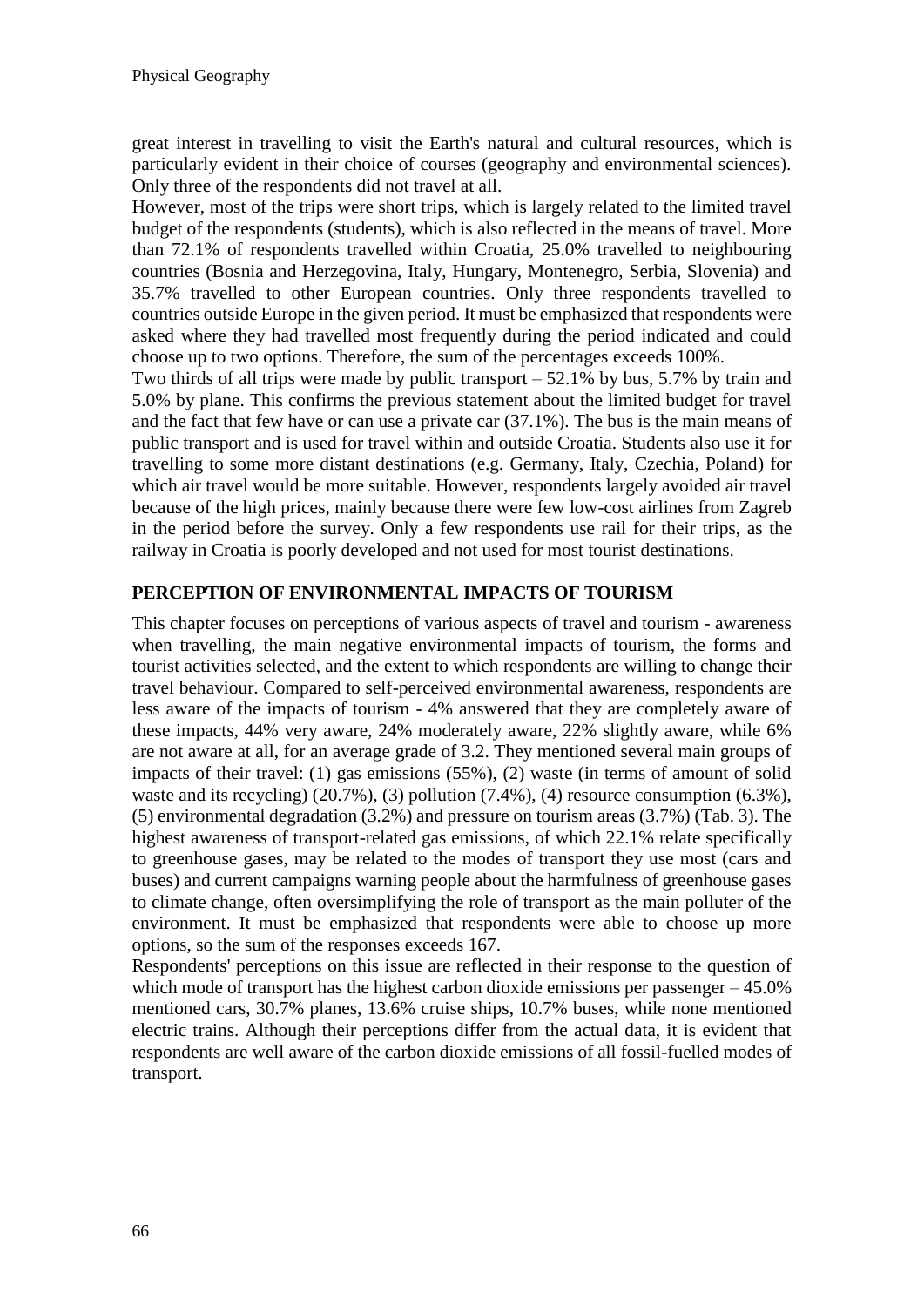| <b>IMPACT</b>                         | <b>NUMBER OF</b><br><b>RESPONSES</b> | <b>SHARE</b><br>$(\%)$ |
|---------------------------------------|--------------------------------------|------------------------|
| Gas emissions from transport          | 54                                   | 28.4                   |
| GHG emissions from transport          | 42                                   | 22.1                   |
| Waste issues                          | 32                                   | 16.8                   |
| Plastic waste                         |                                      | 3.7                    |
| Environmental pollution               | 14                                   | 7.4                    |
| Energy and fuel consumption           | 12                                   | 6.3                    |
| Pressure on tourism areas             | 7                                    | 3.7                    |
| Degradation of habitats and landscape | 6                                    | 3.2                    |
| Use of natural resources              | 3                                    | 1.6                    |
| Noise                                 | $\mathfrak{D}$                       | 1.1                    |
| Other                                 | 11                                   | 5.8                    |
| <b>Total</b>                          | 190                                  | 100.0                  |

**Table 3**. The most important environmental impacts of respondents' travel

When respondents were asked to rate the harmfulness of each selected form of tourism and each tourism activity using Likert scale (1 - not at all; 5 - totally), they gave quite different and surprising answers (Fig. 4). The forms of tourism were rated very differently, from cruising in the Caribbean, which was considered most harmful to the environment (average grade 3.9), to wine tasting on Pelješac, which was not considered harmful at all (1.9). Although the respondents did not have to explain the reasons and it is not possible to speculate on the background of their answers, it seems that they rate selected forms of tourism according to the number of visitors staying in the same place at the same time.



Therefore, mass tourism is perceived as more harmful to the environment than some forms of special interest tourism (e.g. ecotourism, alpinism and wine tourism). Their perception is in line with general tourism theory, but few tourists in some forms of special interest tourism in regions with sensitive environments (e.g. alpinism in Nepal) can have more harmful impacts on the environment than much larger numbers of tourists in cities or in tourism regions with developed infrastructure that can support them without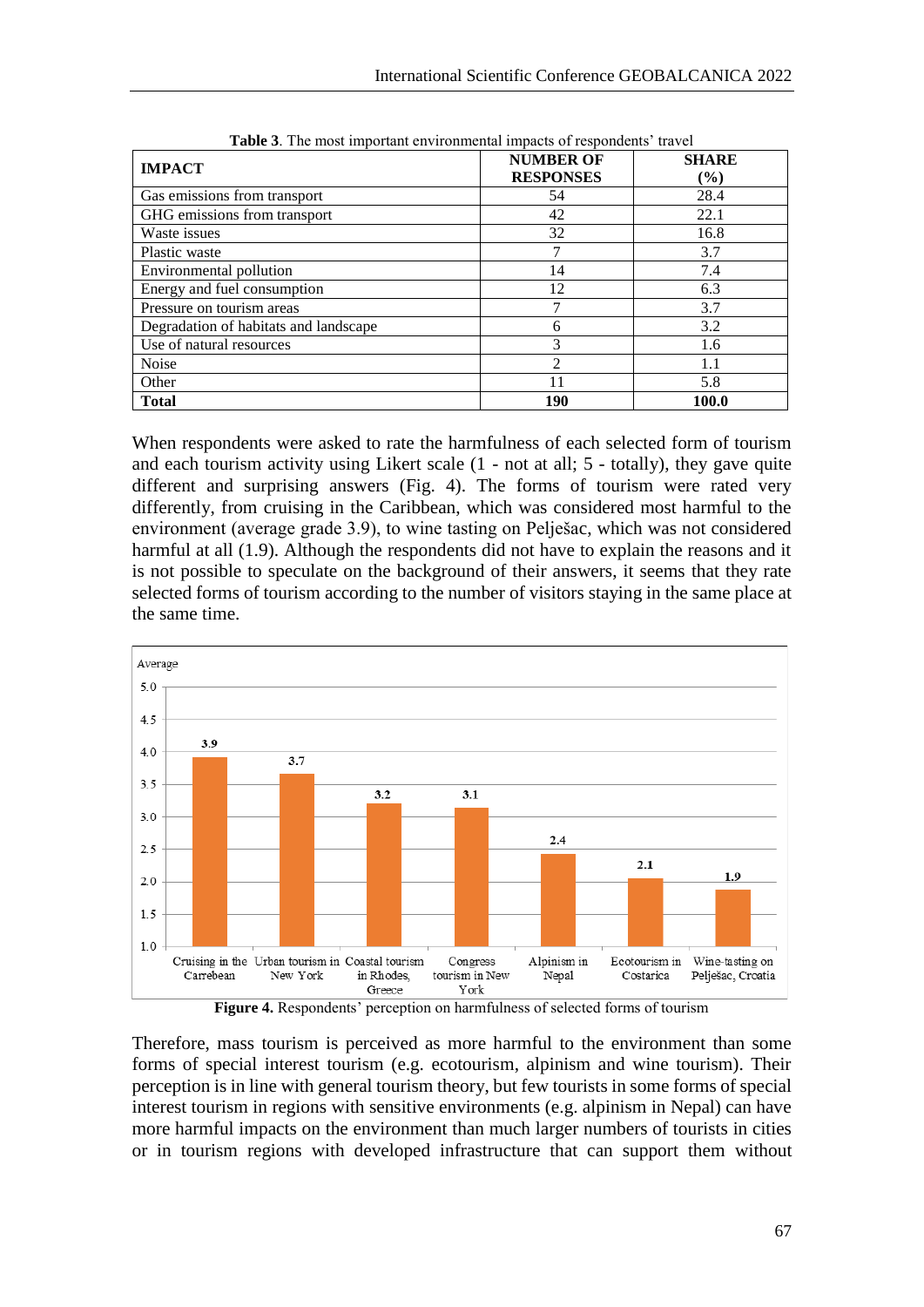exceeding carrying capacity (e.g. urban tourism in New York, congress tourism in Hong Kong or even coastal tourism in Rhodes, Greece).

Perceptions of potentially harmful tourism activities, investigated in this part of the research (using Likert scale (1 - not at all; 5 - totally)) vary less than forms of tourism, ranging from 4.1 for swimming in lakes in protected areas to 3.1 for off-road driving in rural areas (Fig. 5). As before, perceptions are related to the number of users of an activity, more than the activity in which they participate, and respondents may perceive protected areas as more visited than rural areas. Respondents' sensitivity towards nature and protected areas seems to be high, as activities in these areas are perceived as more harmful to the environment. The moderately high rated impacts of illegal tourism accommodation on the environment are associated with landscape degradation and increased littering, and are perceived as more harmful than driving a speedboat (which could harm marine life) or barbecuing in the Mediterranean in summer with a higher risk of fire.



**Figure 5**. Respondents' perception on harmfulness of selected tourist activities

Respondents were asked how and to what extent they are willing to change their travel habits in order to reduce the negative impact on the environment using Likert scale  $(1$ not at all; 5 - totally) (Fig. 6). Most of them are willing to reduce their consumption (if they had to pay extra for it) (average grade 4.0) and to use another mode of transport (train) if it is available (3.7 for cars and 3.2 for planes). Many would take only a few trips with longer stays instead of multiple short trips during the year (3.4), but they would be less willing to change a destination to avoid a flight (2.8). However, there is less willingness to pay more to offset CO2 emissions when travelling (3.1), even though awareness of CO2 emissions from fossil-fuelled transport has increased. The rather high percentage of respondents who are not willing to change anything because they think they do enough throughout the year shows that there are still people who are not at all aware of the extent of the negative impacts of travel.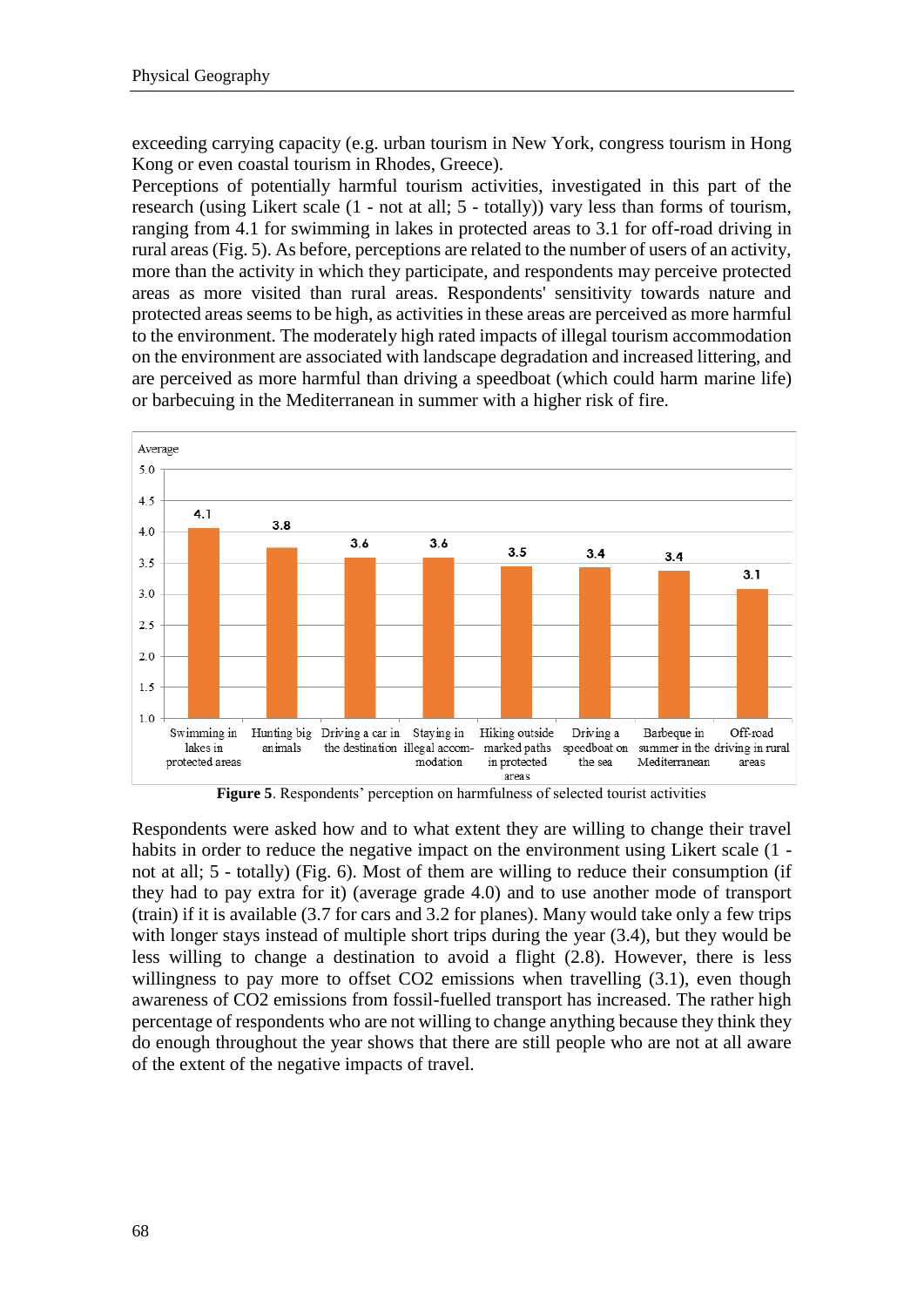

**Figure 6**. Respondents' willingness to change travel behaviour for the benefit of environment

The last question in the section on tourism explored who respondents hold most responsible for providing information on environmental issues and negative environmental impacts of tourism and how they explain their answer. Most respondents consider the education system most important (41%), 22% the media, 17% the government, 10% any individual and 9% international organisations. The role of the education system is explained by the fact that pupils and students learn about the environment and it is easiest to acquire different behaviours, values, habits and knowledge at a young age. Those who prefer the media claim that they can reach everyone in an easy and ubiquitous way and therefore should also have the task of informing about the impact of tourism. Respondents who consider everyone responsible believe that each individual has an impact with their choices and behaviour and that the only way to reduce the negative impacts of travel is through their own choices. Those who call for government intervention, on the other hand, believe that behavioural change can only be enforced from the outside, through legislation, and that it is their job to inform. The results show once again the importance of education about the environment as well as education about tourism and its impacts, which has already been recognised in important documents on global tourism. In particular, the Global Code for Ethics in Tourism in Article 2. Tourism as a vehicle for individual and collective fulfilment calls for the inclusion of the value of tourism exchange, its social, cultural and economic benefits as well as its risks in school curricula [21].

#### **ENVIRONMENTAL CITIZENSHIP AND TRANSPORTATION**

Since the transportation is one of the key life activities, perception of students on relation between environment and transportation were investigated in this chapter. Students were asked about environmental impacts of transportation, transportation in their everyday lives and making holidays and their future plans regarding transportation options.

Firstly, students expressed their attitudes about environmental impacts of transportation using Likert scale (1 - completely disagree, 5 - completely agree) and the average grades of their answers were calculated (Fig. 7). Students gave relatively high grades to proposed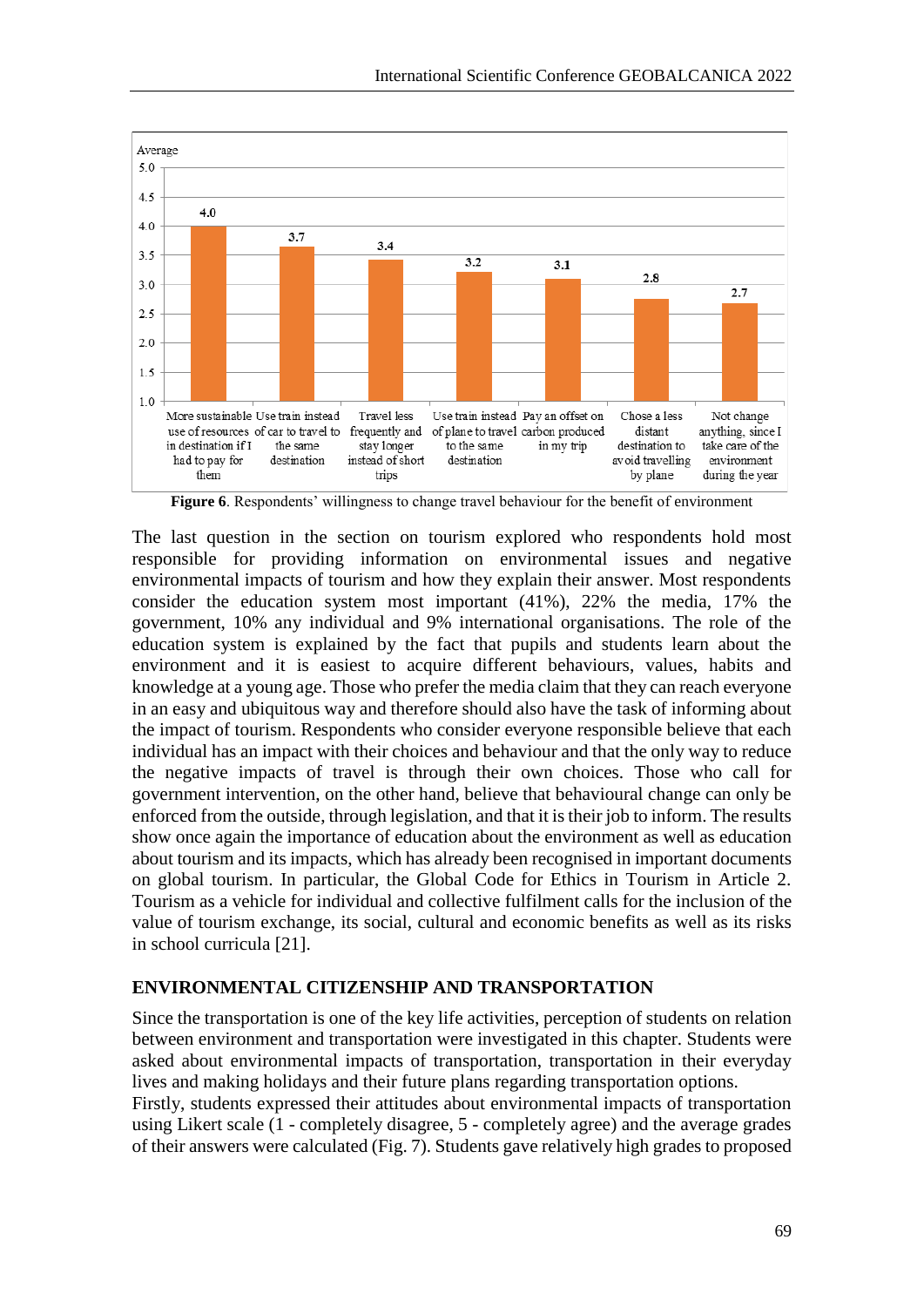statements, which implies their high perception of positive and negative environmental impacts of transportation. Students were aware of positive impact of sustainable transportation modes (e.g. public transportation, 4.1), i.e. of negative impact of car transportation on environment (4.1). According to their opinion, electric energy has real potential to represent a future in transportation sector. However, they are somewhat sceptic regarding the environment friendliness of transportation modes fuelled by batteries (3.6). From the political aspect, students expressed their opinion that government should have a key role in promoting or limiting different transport options, but with a higher grade for promoting, and a bit lower grade for limiting.



**Figure 7**. Respondents' perception of environmental impacts of transportation.

Any kind of travelling requires certain transportation mode (walking is also transportation mode, e.g. [22]). Here students were asked about attitudes towards transportation used in everyday life and for holiday purposes, again using Likert scale (1 - completely disagree, 5 - completely agree) (Fig. 8). It could be seen that students' personal choices and habits are less environmentally aware, it could be even characterised as indifference. It is obvious that lots of students walk or ride a bike (or skate) on shorter distance, but the reason for that is less likely environmentally awareness. Their moral obligation to take care of the environment when using transportation options is not so high (3.1). Related to that attitude, environmentally friendly transport in everyday travelling is even less important for students (3.0), and the usage of transportation options best for the environment in everyday travelling is even less prominent (2.9). Most probably students use transportation mode which is more suitable for them considering financial options, and other reasons (time travelling, schedule, etc.). This is more prominent when discussing holiday issue, because environmental awareness is even lower. Environmentally friendly transport in travelling on a holiday is less important for students (2.6) than everyday travelling, and the usage of transportation options best for the environment when traveling on a holiday is even lower (2.4).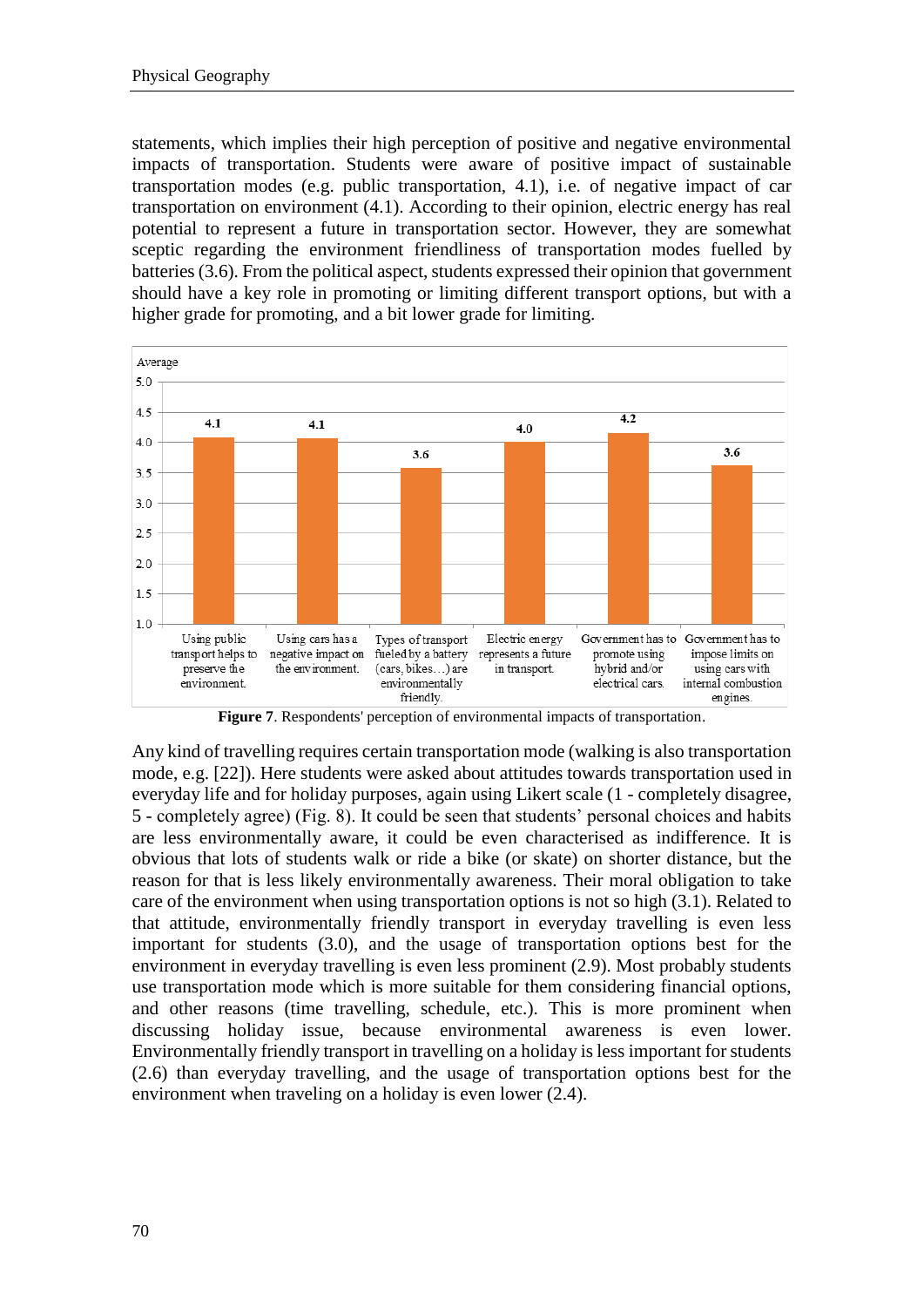

**Figure 8**. Respondents' attitudes towards transportation in everyday life and making holidays.

At the end, students' attitudes about their future plans regarding transportation options were investigated using Likert scale (1 - completely disagree, 5 - completely agree) (Fig. 9). In general, less expressed environmental concern in students' future transport plans could be recognised. Comparing to the previous value about walking and riding a bike in everyday lives, almost the same attitude is valid about students' walk and riding a bike (or skate) in the future (3.8), although the highest grade would be expected considering environmental awareness. Their environmental awareness is even more prominent when considering future plans of using a car against public transportation (3.1 vs. 2.9).



**Figure 9**. Respondents' future plans regarding transportation options

However, it could be related to students' living location and public transportation network developed in their living area, so car usage could be even more forced. Still, students are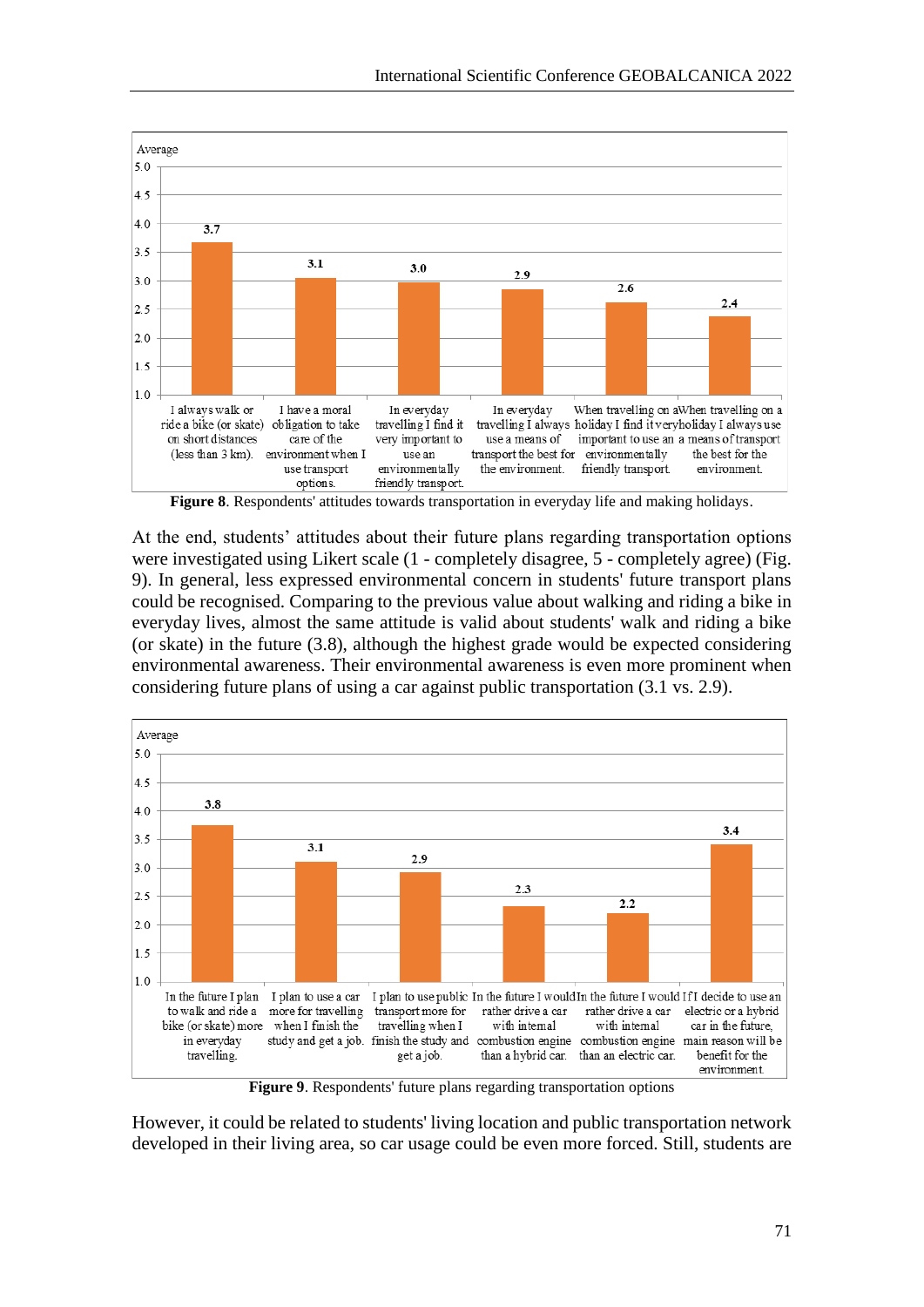aware of many positive sides of electric and hybrid cars, especially considering environment, so students expressed higher positive perception of electric/hybrid means of personal transport for the benefit of the environment.

# **CONCLUSON**

This paper deals with an adoption of Environmental Citizenship concept amongst university students in Croatia. The paper presents students' attitudes about perceived environmental impacts of tourism and transportation, their personal choices in tourism and transportation related to the environment, and their willingness to change tourism and transportation options for the benefit of the environment. Students expressed high perception of environmental problems and environmental impacts of tourism and transportation (e.g. waste, gas emissions, landscape degradation). Still, students have indifferent or mildly conscious attitudes toward present practices in tourism and transportation. Their willingness to change behaviour in the future is expressed only in small extent where they only showed potential orientation to electric/hybrid cars.

It could be concluded that Environmental Citizenship is crucial for addressing current environmental and sustainability issues. It should be emphasized that this is a necessary condition for sustainability and has been identified as one of the EU's priorities [23], [24]. Educating people to become Environmental Citizens is one of today's challenges if sustainable growth and environmental awareness want to be achieved. Considering aim to achieve more sustainable and environmental aware societies, youth need to be taught to overcome important gaps or challenges in being part of a sustainable society.

The research presented in this paper has some limitations. One should be aware that it was impossible to implement more questions in the questionnaire, so some topics remained unexamined or somewhat unclear. However, this research contributes to a better understanding of relationship amongst youth and Environmental Citizenship, and their attitudes and awareness regarding environment. By this research some serious questions have been opened, and it could be a pledge for more detailed researches in the future.

#### **Acknowledgements**

This publication is based upon work from the COST Action CA19123 PHOENIX, supported by COST (European Cooperation in Science and Technology); www.cost.eu.

#### **REFERENCES**

[1] Barry, J. Resistance is fertile: From environmental to sustainability citizenship, In: Dobson, A., Bell, D. (eds.) Environmental citizenship, MIT Press, USA, UK, 2006, pp 21-48.

[2] Hadjichambis, A. Ch., Reis, P. Introduction to the Conceptualisation of Environmental Citizenship for Twenty-First- Century Education, In: Hadjichambis, A. Ch., Reis, P., Paraskeva-Hadjichambi, D., Činčera, J., Boeve-de Pauw, J., Gericke, N., Knippels, M.-C. (eds.), Conceptualizing Environmental Citizenship for 21st Century Education, Springer, Switzerland, 2020, pp 1-14.

[3] Dobson, A. Environmental citizenship: Towards sustainable development, Sustainable Development, vol. 15, issue 5, USA, 2007, pp 276-285.

[4] Smederevac-Lalic, M., Finger, D., Kovách, I., Lenhardt, M., Petrovic, J., Djikanovic, V., Conti, D., Boeve-de Pauw, J. Knowledge and Environmental Citizenship, In: Hadjichambis, A. Ch., Reis, P., Paraskeva-Hadjichambi, D., Činčera, J., Boeve-de Pauw, J., Gericke, N., Knippels,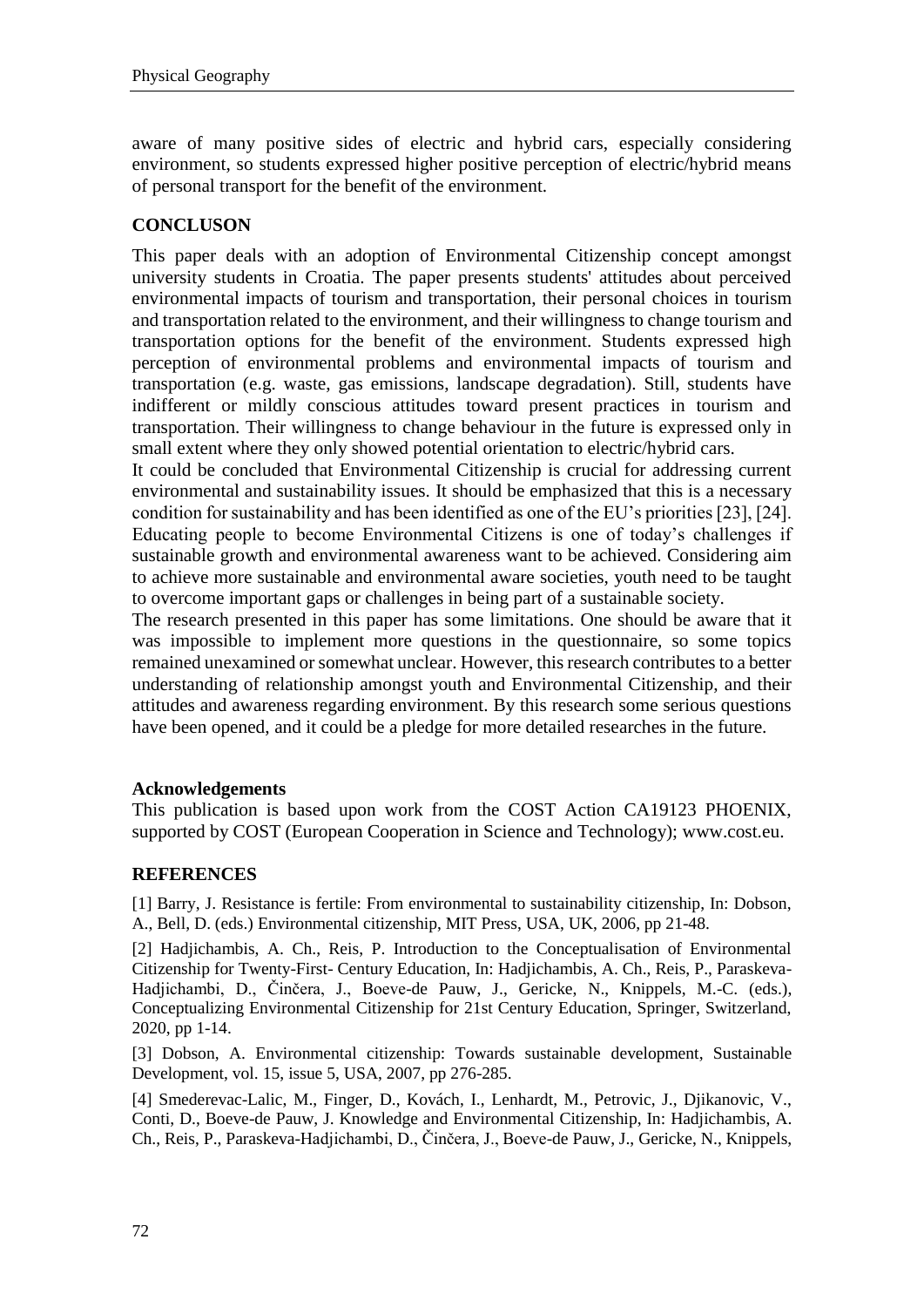M.-C. (eds.), Conceptualizing Environmental Citizenship for 21st Century Education, Springer, Switzerland, 2020, pp 69-82.

[5] Bauer, N., Megyesi, B., Halbac-Cotoara-Zamfir, R., Halbac-Cotoara-Zamfir, C. Attitudes and Environmental Citizenship, In: Hadjichambis, A. Ch., Reis, P., Paraskeva-Hadjichambi, D., Činčera, J., Boeve-de Pauw, J., Gericke, N., Knippels, M.-C. (eds.), Conceptualizing Environmental Citizenship for 21st Century Education, Springer, Switzerland, 2020, pp 97-111.

[6] Schild, R. Environmental citizenship: What can political theory contribute to environmental education practice?, The Journal of Environmental Education, vol. 47, issue 1, UK, 19-34.

[7] Hadjichambis, A. Ch., Paraskeva-Hadjichambi, D. Education for Environmental Citizenship: The Pedagogical Approach, In: Hadjichambis, A. Ch., Reis, P., Paraskeva-Hadjichambi, D., Činčera, J., Boeve-de Pauw, J., Gericke, N., Knippels, M.-C. (eds.), Conceptualizing Environmental Citizenship for 21st Century Education, Springer, Switzerland, 2020, pp 237-261.

[8] Šulc, I., Morgado, S., Đorđević, Z., Gašparović, S., Radović, V., Keranova, D. Societal Issues and Environmental Citizenship, In: Hadjichambis, A. Ch., Reis, P., Paraskeva-Hadjichambi, D., Činčera, J., Boeve-de Pauw, J., Gericke, N., Knippels, M.-C. (eds.), Conceptualizing Environmental Citizenship for 21st Century Education, Springer, Switzerland, 2020, pp 49-66.

[9] Ionescu, G. Introduction, In: Ionescu, G. (ed.), Transportation and the environment: Assessments and sustainability, Apple Academic Press, Inc., CRC Press Taylor & Francis Group, USA, Canada, 2017, pp pp. XV–XXI.

[10] UNWTO, Overtourism? – Understanding and Managing Urban Tourism Growth beyond Perceptions, 2018, https://www.e-unwto.org/doi/book/10.18111/9789284420070, accessed 12.02.2022.

[11] Milano, C., Cheer, J. M., Novelli, M. Introduction, In: Milano, C., Cheer, J. M., Novelli, M. (eds.), Overtourism: Excesses, Discontents and Measures in Travel and Tourism, CABI, UK, 2019, pp 1-17.

[12] Pe'er, S., Yavetz, B., Goldman, D. Environmental education for sustainability as values education – The challenge for teacher educators. In: Ben-Peretz, M., Kleeman, S., Reichenberg, R., Shimoni, S. (eds.), Embracing the social and the creative: New scenarios for teacher education, Rowman and Littlefield Publishing Group Inc. and the MOFET Institute, USA, UK, 2013, 135- 152.

[13] Goldman, D., Hansmann, R., Činčera, J., Radović, V., Telešienė, A., Balžekienė, Vávra, J. Education for Environmental Citizenship and Responsible Environmental Behaviour, In: Hadjichambis, A. Ch., Reis, P., Paraskeva-Hadjichambi, D., Činčera, J., Boeve-de Pauw, J., Gericke, N., Knippels, M.-C. (eds.), Conceptualizing Environmental Citizenship for 21st Century Education, Springer, Switzerland, 2020, pp 115-137.

[14] Tarrant, M., Lions, K. The effect of short-term educational travel programs on environmental citizenship, Environmental Education Research, UK, vol. 18, issue 3, 2012, 1-14.

[15] Goldman, D., Yavetz, B., Pe'er, S., Environmental Literacy in Teacher Training in Israel: Environmental Behavior of New Students, The Journal of Environmental Education, UK, vol. 38, issue 1, 2006, 3-22.

[16] Bacelar-Nicolau, P., Caeiro, S., Martinho, A. P., Azeiteiro, U. M. E-learning for the environment. The Universidade Aberta (Portuguese Open Distance University) experience in the environmental sciences post-graduate courses, International Journal of Sustainability in Higher Education, UK, vol. 10, issue 4, 2009, 354-367.

[17] Barr, S. Factors Influencing Environmental Attitudes and Behaviors. A U.K. Case Study of Household Waste Management, Environment and Behavior, USA, vol. 39, issue 4, 2007, 435- 473.